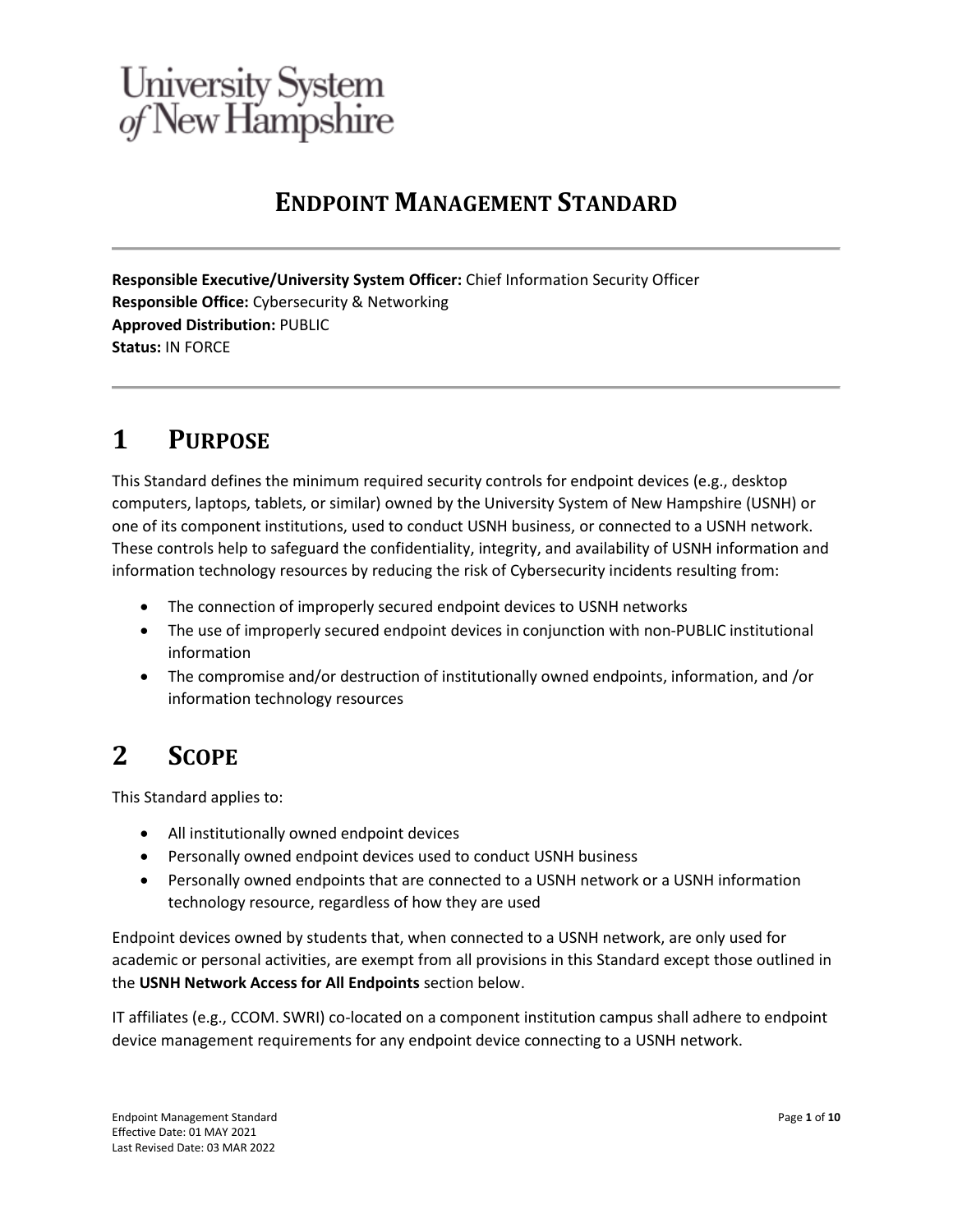For purposes of this Standard, mobile phones, game consoles, and Internet of Things (IOT) devices are not considered endpoint devices. Specific requirements for these types of devices are defined in another standard.

# **3 AUDIENCE**

This Standard is intended for all members of the USNH community who are provided use of or access to institutionally owned endpoint devices or who use personally owned endpoint devices to capture, store, process, transmit, or otherwise manage institutional information or to connect to a USNH network or information technology resource.

# **4 STANDARD**

## **INSTITUTIONALLY OWNED ENDPOINTS**

All institutionally owned endpoints shall be physically protected to prevent access by unauthorized persons, shall not be shared with or used by unauthorized persons and shall, at a minimum, have the following protections implemented.

## **Configuration**

The information below provides basic requirements for securely configuring endpoint devices. Specific details about how security configuration baselines for endpoints are established, reviewed, and modified are provided in the *Security Configuration Management Standard*.

Additionally, each institutional endpoint shall be configured such that:

- It is running a current, non-deprecated version of an operating system that is capable of being updated whenever new security patches are available.
- The endpoint's firewall is activated and configured.
- All institutional endpoints display USNH login banner.
- It automatically locks after 15 minutes of inactivity.
- Access to the device is secured using the appropriate institution's central authentication, where the use of central authentication is technically possible.
	- $\circ$  In circumstances where this is not possible, an exception must be requested and granted before access to an endpoint can be configured using alternate credentials.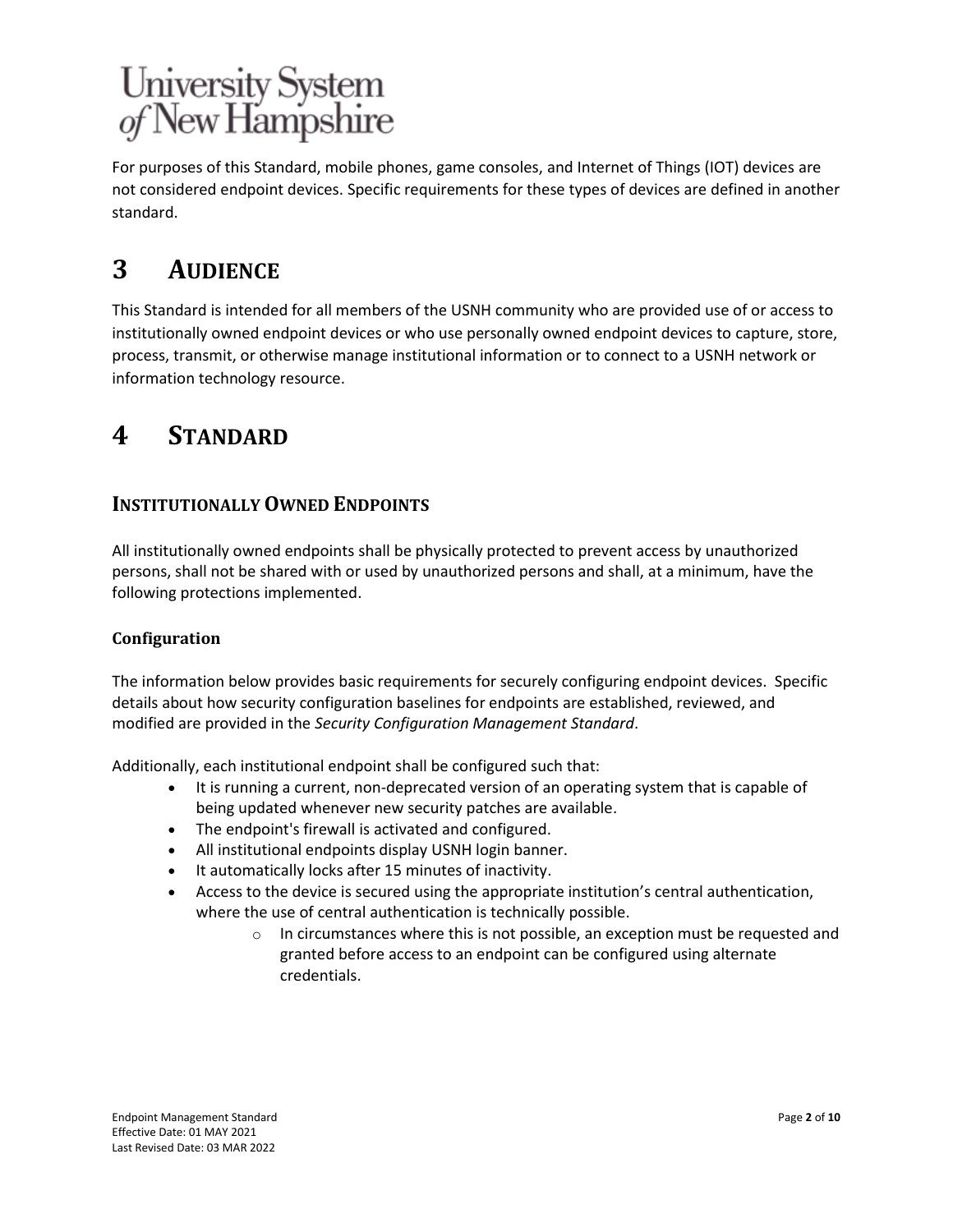## **Management**

Institutionally owned endpoint devices shall be centrally managed using automated endpoint configuration management tools provided and managed by Enterprise Technology & Services (ET&S). At a minimum, central management shall include:

- Installation and automated updates of a configuration management client, where appropriate.
- Delivery of operating system, firmware, and application-specific security patches.
- Deployment of institutionally approved anti-malware software.
- Monitoring to ensure anti-malware software is providing active protection, that scans are being performed on a regular basis, and that the definitions used by the tool are being updated regularly.
- Notification of security issues found on the device to appropriate security or desktop management personnel.
- Monitoring of adherence to these, and other required controls, outlined in this Standard.

### **Support and Maintenance**

ET&S shall be responsible for support and maintenance of all institutional devices.

### **Patching/Updating**

Security updates/patches shall be applied within 4 weeks of release. In the event that a security update/patch must be deployed in a shorter timeframe to protect USNH information technology resources, the Chief Information Security Officer shall be empowered to impose an expedited timeframe on all institutionally owned devices. In these circumstances, best effort shall be made to provide adequate communication of the expedited timeframe to those community members who are responsible for security patch deployment on their institutionally owned devices.

Failure to update an endpoint device according to this timeline may result in the endpoint being blocked from accessing any USNH network or information technology resources until the device is brought into compliance.

ET&S shall be responsible for testing operating system and firmware updates and software patches for effectiveness and potential side effects before deploying via automated endpoint configuration management tools.

### **Monthly Restart**

All institutionally owned endpoint devices shall be restarted at least once a month to ensure all available security patches have been installed. Failure to restart an endpoint within this timeframe may result in the endpoint being forcibly restarted by ET&S.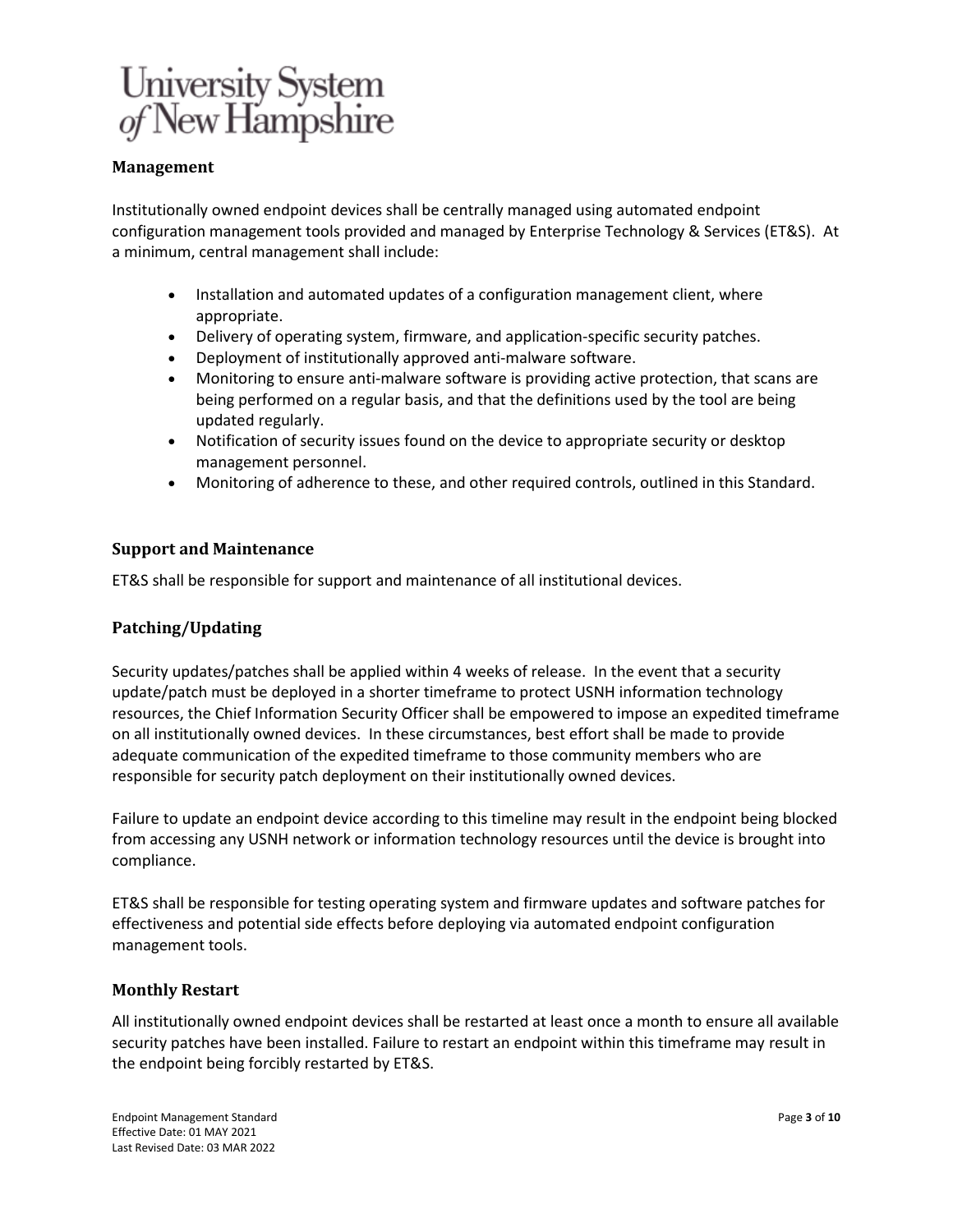

### **Software**

Any software installed on endpoints shall be appropriately licensed and used in a manner that complies with all USNH and institution-specific policies and any licensing requirements.

### **Endpoint Encryption**

All institutionally owned endpoint devices shall be encrypted with full-disk encryption using the institutionally supported and managed endpoint encryption solution.

Institutionally owned endpoint devices that are provided in kiosks, public computer labs, classrooms that process Public Information are not required to be encrypted.

### **Purchase of Institutionally Owned Endpoints**

Administrative, academic, and business units shall purchase all institutional endpoints through the approved endpoint purchasing program administered by ET&S.

### **Repair of Institutionally Owned Endpoints**

Endpoints in need of repair shall be repaired through the approved institutional vendor(s) and cannot be taken to unapproved third-party providers for service or repair.

Prior to being sent off-campus for repair, endpoints shall be encrypted with full-disk encryption using the institutionally supported and managed endpoint encryption management solution. If an endpoint in need of repair cannot be encrypted, the endpoint's hard drive shall be removed by the institution's approved provider and stored securely, using a mechanism approved by the Chief Information Security Officer (CISO), until the endpoint is returned to the institution.

### **Local Administrator Accounts**

The use of a Local Administrator Account, which is defined as a local account with full administrative privileges to the endpoint, on institutionally owned endpoints shall be limited to the ET&S Desktop Management team, wherever possible.

Allowing an end user domain account to have administrative access to an institutional endpoint is highly discouraged.

Passwords associated with this type of account must be unique and are not considered system administrator accounts for purposes of the USNH Password Policy.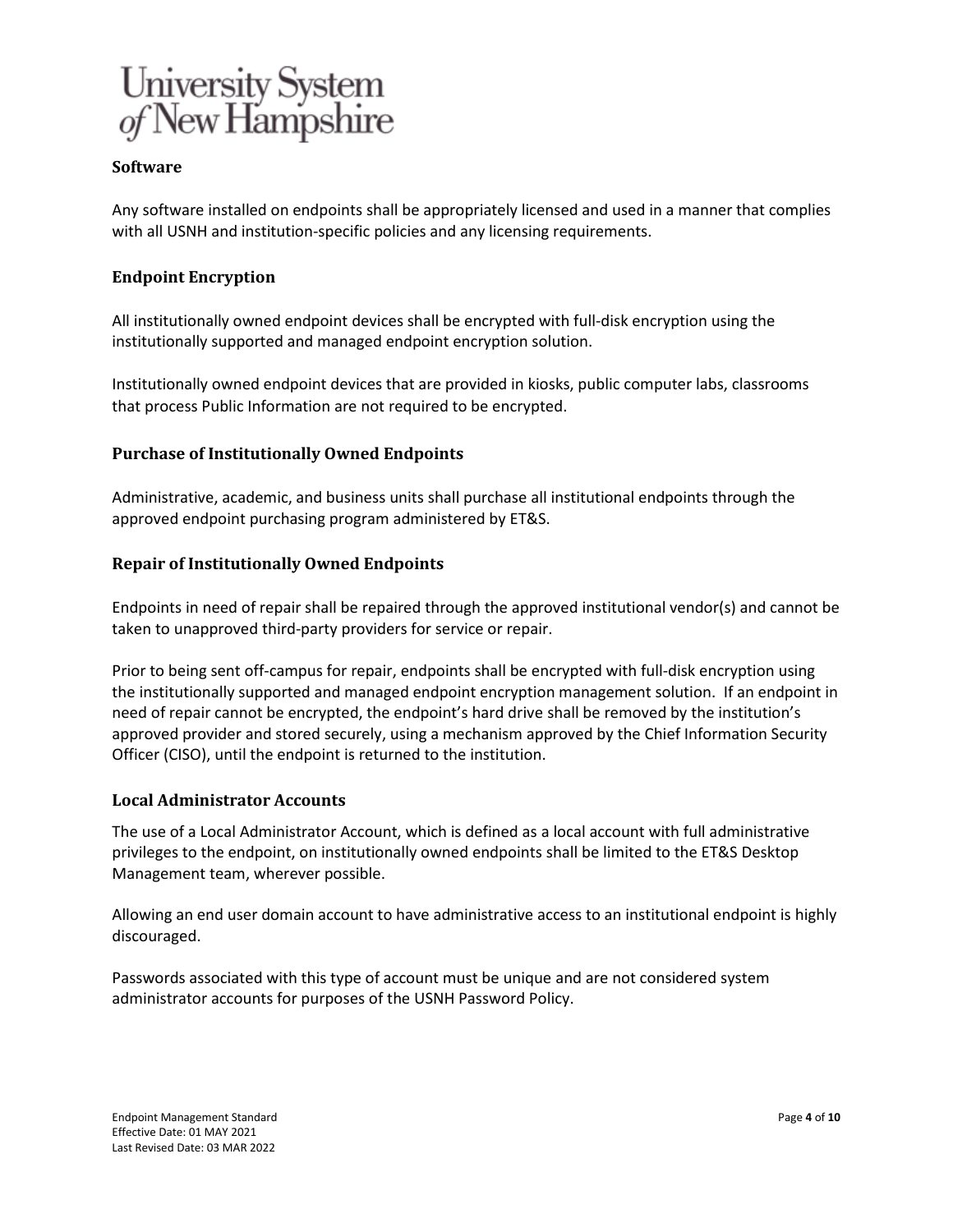## **Backup of Endpoint Devices**

Institutionally owned endpoint devices are not, by policy or common practice, backed up. Institutional information and documentation should be stored in approved shared file storage to ensure business critical information and documentation remains available.

## **Traveling Internationally with an Institutionally Owned Endpoint**

USNH community members who need to travel internationally with an institutionally owned endpoint shall take appropriate precautions to protect that device and all institutional information stored on it or accessible using it. For assistance in determining the appropriate precautions, contact Cybersecurity & Networking.

## **Disposal of Institutionally Owned Endpoints**

At end-of-life, institutionally owned endpoints shall be disposed of via the Secure Electronic Equipment Disposal (SEED) process. With limited and very specific exceptions, institutional endpoints cannot be sold to USNH community members. Contact ET&S – Desktop Management for information on these exceptions.

As part of the disposal process, endpoints shall be removed from Active Directory and from relevant central endpoint management tools.

## **PERSONALLY OWNED ENDPOINTS**

Personally owned endpoints cannot be used to capture, store (even temporarily), or transmit information classified as RESTRICTED or CONFIDENTIAL.

Remote access to USNH information technology resources by any endpoint device is defined in the *Remote Access and VPN Standard.*

All personal endpoints used to connect to a USNH network and/or that are used to access, capture, process, or otherwise manage institutional information shall have the following protections implemented:

- Access to the endpoint shall be protected by authentication.
- Anti-malware software shall be installed on the endpoint and configured to provide active protection and/or to perform scans on a regular basis.
- An operating system supported by the manufacturer with all available security patches applied shall be installed on the endpoint.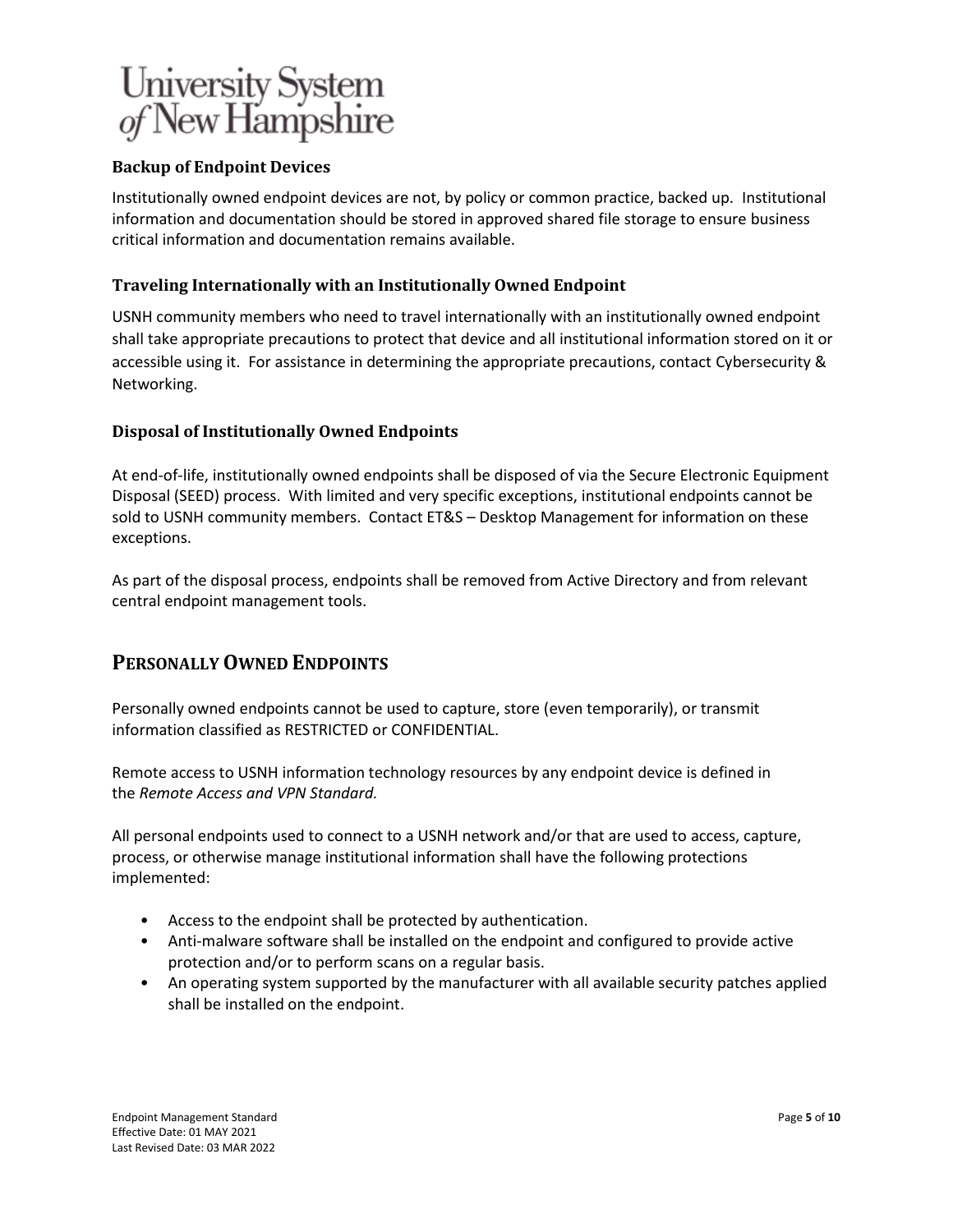Personal endpoints used to access a USNH network that do not meet these requirements may be blocked from accessing all USNH networks or USNH information technology resources until brought into compliance.

## **USNH NETWORK ACCESS FOR ALL ENDPOINTS**

Endpoints seeking to connect to a USNH network shall be registered with the network's Administrator. This registration process shall associate the unique identifier for the endpoint with the USNH community members USNH username.

Unregistered endpoints or those whose registration information has become invalid shall not be allowed to connect to a USNH network.

Access to USNH networks by those who are not affiliated with the University System or any of its component institutions, referred to here as Guest Access, shall be allowed on a limited basis. Guest access shall also require registration of the endpoint, resulting in assignment of a temporary username comprised of the endpoint's MAC address and the first and last name of the endpoint's registrant. Registration of an endpoint for guest access shall expire after one month.

Requirements for remote access of USNH networks by endpoints and for use of the USNH Virtual Private Network (VPN) are defined in the *Remote Access and VPN Standard.*

# **5 MAINTENANCE OF PROCESSES AND PROCEDURES RELATED TO THIS STANDARD**

As part of the mandatory annual review of this Standard required by the *USNH Cybersecurity Policy*, the processes and procedures that support the requirements defined in this Standard shall be reviewed, and where needed, updated to ensure currency and continuous improvement.

# **6 ENFORCEMENT**

Failure to comply with this Standard puts the University System, its component institutions, and its information and information technology resources at risk and may result in disciplinary action. Disciplinary procedures will be appropriate for the individual responsible for non-compliance (e.g., students, faculty, staff, vendors) as outlined in the relevant institutional regulations for that individual (e.g., student conduct and/or applicable personnel policies).

Non-compliant technology and/or activities may be mitigated as deemed necessary by the CISO and/or CIO.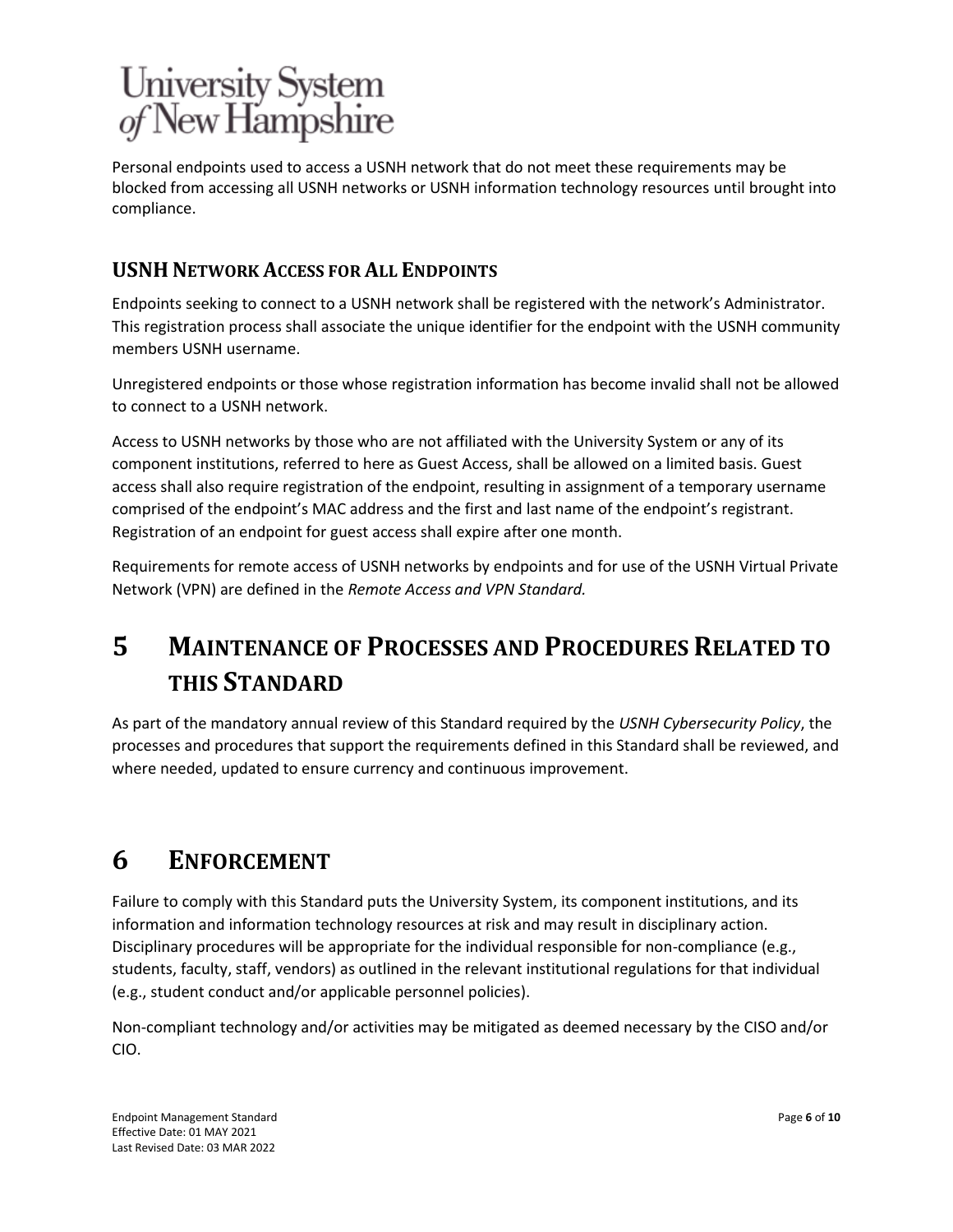Employees who are members of institutionally recognized bargaining units are covered by the disciplinary provisions set forth in the agreement for their bargaining units.

# **7 EXCEPTIONS**

Requests for exceptions to this Standard shall be submitted and approved according to the requirements provided in the *Cybersecurity Exception Standard*.

# **8 ROLES AND RESPONSIBILITIES**

## **Administrative, Academic, and Business Leadership:**

- Enforce the Cybersecurity controls defined in this Standard across all areas under their control
- Report all Cybersecurity events or incidents to Cybersecurity Ops

## **Chief Information Security Officer (CISO):**

- Monitor adherence to this Standard and related processes and procedures
- Act, with appropriate communication to device owners when possible, to ensure network connected information technology resources including institutionally and personally owned endpoints do not pose a threat to the University System, it's component institutions, it's information, or it's information technology resources
- Review and approve exceptions to this Standard

## **Desktop Management:**

- Ensure all institutionally owned endpoints are configured, deployed, and maintained in accordance with the requirement defined in this Standard
- Check all endpoints that come in for repair for enterprise-approved encryption
- Encrypt institutionally owned endpoints, when needed, prior to them being taken off-site for repair

## **Cybersecurity GRC:**

- Process and track all exceptions to this Standard
- Conduct an audit of security controls used to protect institutionally owned endpoints and institutional information protected by regulation, including those outlined in this Standard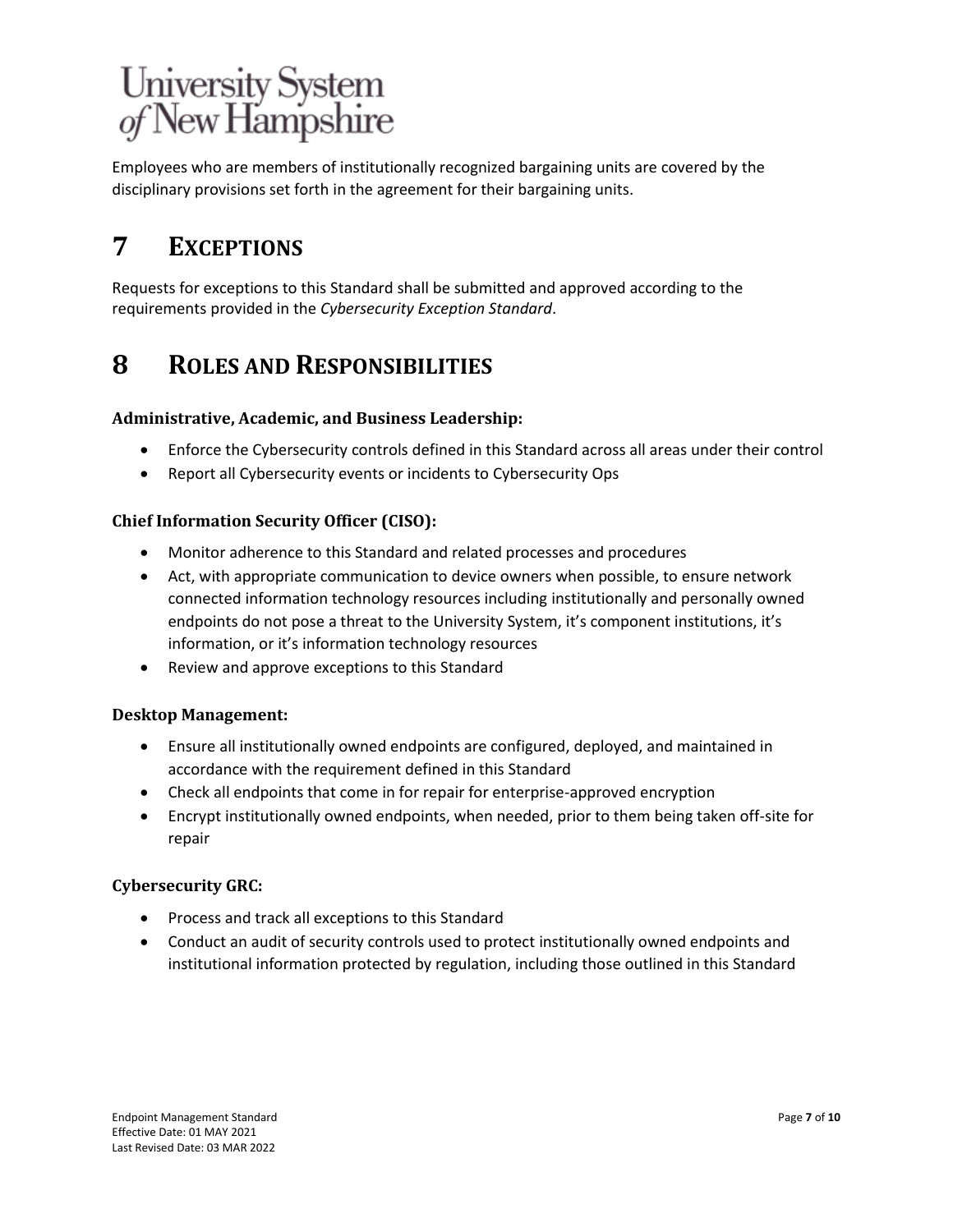

### **Network Administrators:**

• Quarantine or block endpoints attempting to connect to a USNH network that do not comply with this Standard

#### **USNH Community Members:**

- Comply with all restrictions and requirements outlined in this Standard
- Take appropriate precautions to protect institutionally owned endpoints from loss, theft, or damage
- Understand the classification of all institutional information they capture, store, process, transmit, or otherwise manage to ensure the use of appropriate safeguards
- Report all Cybersecurity events or incidents to Cybersecurity Ops

# **9 DEFINED TERMS**

See the ET&S Policy & Standard Glossary for full definitions of each term.

- Access
- **Account**
- Anti-Malware Software
- Availability
- Baseline
- Central Authentication
- CONFIDENTIAL Information
- Confidentiality
- Configuration Management
- Credentials
- Encryption
- Endpoint Device
- Exception
- Firewall
- Information
- Cybersecurity Incident
- Information Technology Resource
- Institutional Information
- Institutionally Owned Endpoint
- Integrity
- MAC Address
- Password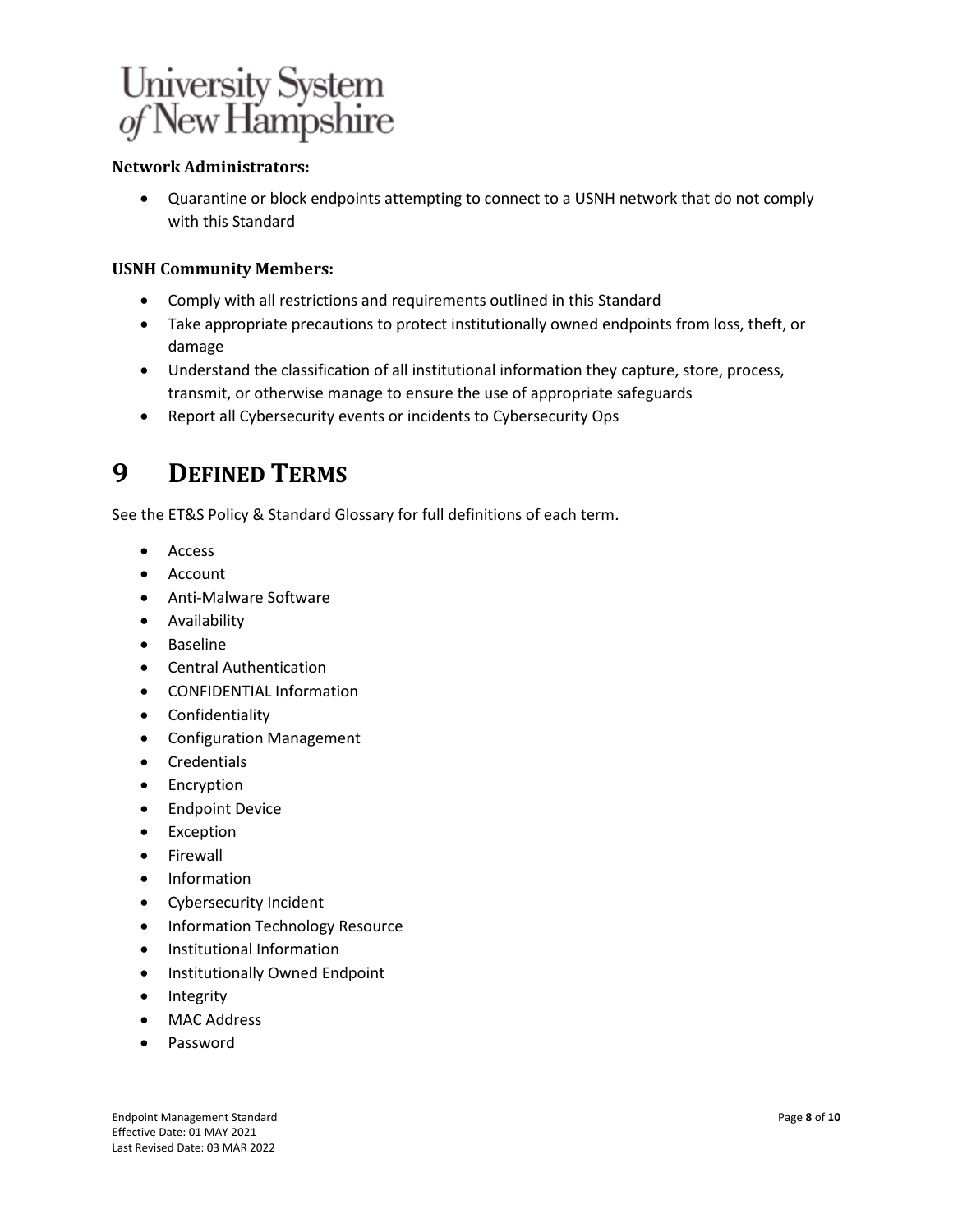

- Patch
- Personally Owned Endpoint
- Policy
- Portable Device
- RESTRICTED Information
- Security Configuration Baseline
- Security Control
- Standard
- Username
- USNH Community Member
- Vendor

## **10 RELATED POLICIES AND STANDARDS**

- Cybersecurity Policy
- Information Classification Policy
- Password Policy
- Cybersecurity Exception Standard
- Remote Access and VPN Standard
- Security Configuration Management Standard

# **11 CONTACT INFORMATION**

For USNH community members: Questions about this Standard, requests for additional information or training, or reports of violations can be directed to Cybersecurity Governance, Risk, & Compliance (GRC) via this [Support Form.](https://td.unh.edu/TDClient/60/Portal/Requests/ServiceDet.aspx?ID=499)

All other requests can be submitted here: [Submit an IT Question](https://td.unh.edu/TDClient/Requests/TicketRequests/NewForm?ID=ne440qM8v2g_)

# **DOCUMENT HISTORY**

| <b>Effective Date:</b> | 01 MAY 2021                                              |
|------------------------|----------------------------------------------------------|
| ' Approved by:         | CISO, USNH, T.NUDD, 08 JUN 2021 V1                       |
|                        | DIRECTOR, DESKTOP MANAGEMENT, J MOURIKAS, 02 FEB 2021 V1 |